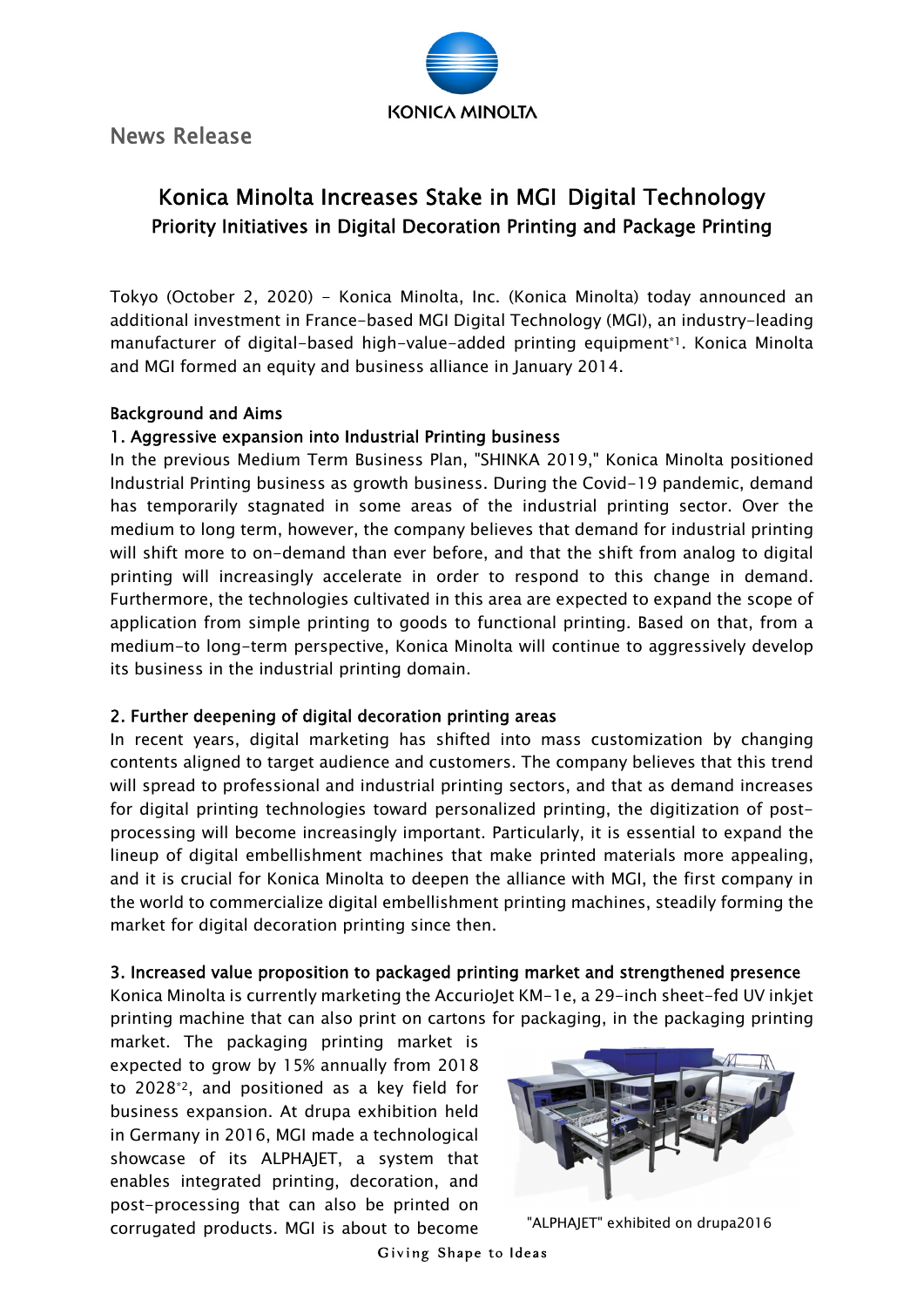the industry's first high-value-added digital printing solution to meet the demands of the packaging printing industry for smaller lots and customization. In order to drive DX (digital transformation) at packaging printing sites, Konica Minolta will strive to provide increase the value and establish a strong position in the market by effectively launching ALPHAJET, taking advantage of the customer contact it has accumulated through its global sales network and capabilities. Furthermore, in the future, Konica Minolta aims to provide the ultimate digital system that can automatically complete all of the pre-process, printing, and post-process to the final product.

## 4. Aiming for early commercialization of printed electronics and chipless RFID

In addition to color printing and decoration printing, Konica Minolta has been considering the provision of value in the field of functional printing in the future, such as printed electronics and chipless RFID, positioning them as development of businesses that society needs. CERADROP, a subsidiary of MGI, is completing laboratory-level printed electronics, including cooperating in functional printing studies at several well-known universities with advanced material sciences. Through this increase of stakes in MGI, Konica Minolta will accelerate the development of material technologies and production technologies for the early commercialization of functional printing, in addition to the synergies of the results that both companies have accumulated to date.

## Overview of additional investment

On September 30, 2020, Konica Minolta acquired an additional stake in MGI, bringing the stake together with the existing stake to 42.3%.

| <b>Company Name</b> | <b>MGI Digital Technology</b>            |
|---------------------|------------------------------------------|
| <b>Head Office</b>  | Fresnes, France                          |
| Foundation          | 1982                                     |
| Number of employees | 204 (Consolidated)                       |
| <b>Business</b>     | Manufacture and sale of digital printers |
| Revenue             | 68.17 million Euros (FY2019)             |

## Overview of MGI

MGI's digital decoration printing machines use 100% inkjet heads manufactured by Konica Minolta and respond to the need for high-value-added printing that highlights the appeal of products, such as foil stamping and embossing. MGI is also expanding into the field of printed electronics and aggressively expanding into electronic circuit and other industrial printing.



## Konica Minolta's Industrial Printing

In 2016, Konica Minolta made a full-scale entry into industrial printing field. By maximizing printing value through digital printing technology, as well as transforming its printing production process improvement and printing supply chain, the company has created markets and expanded the scale and scope of its business. In particular, as the label and packaging market is experiencing an acceleration in high-mix, smaller-lot printing through digitization, Konica Minolta has positioned it as a market of significant importance in which demand will continue to increase going forward.